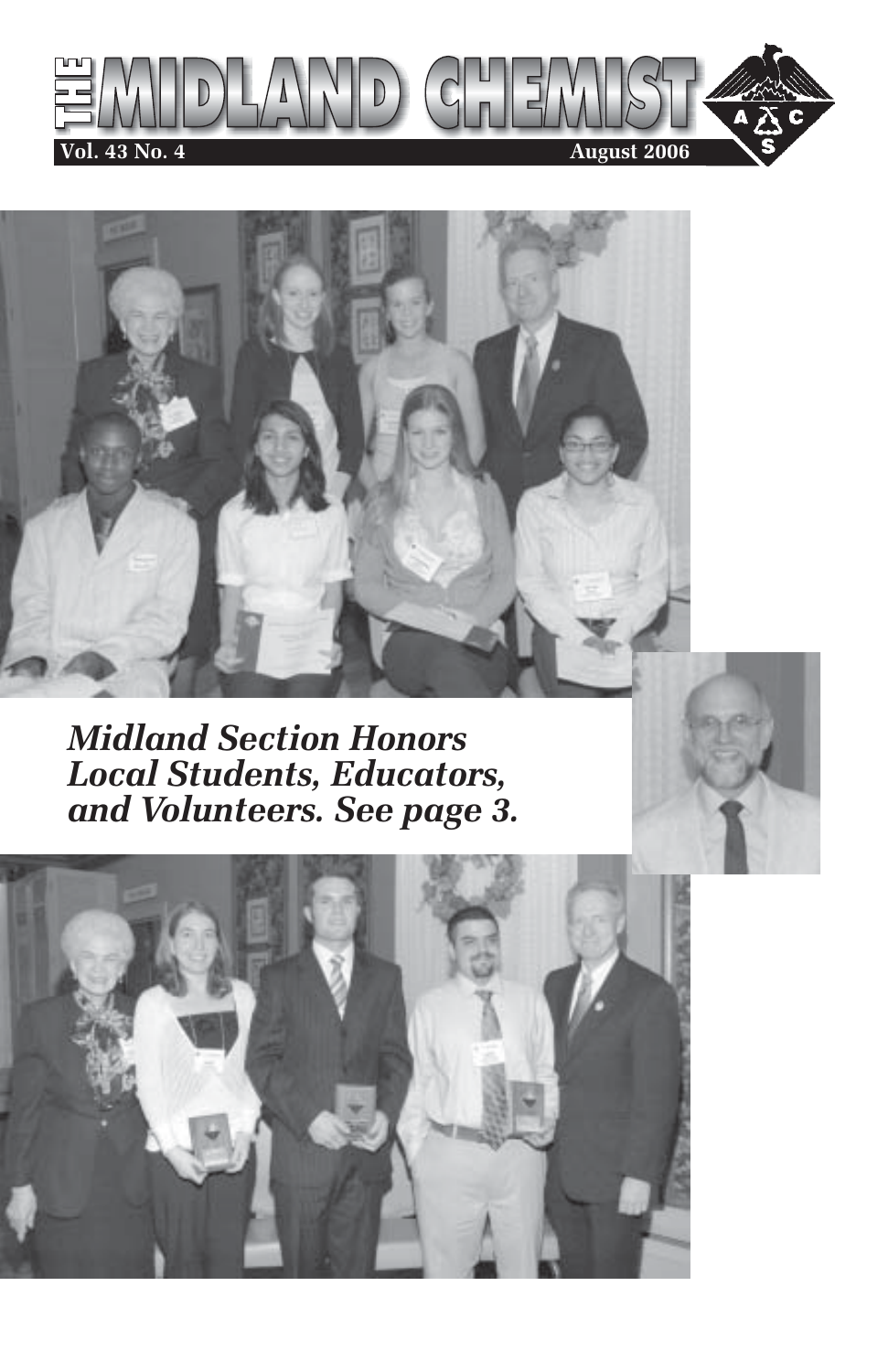

Volume 43, Number 4 August 2006

### *In This Issue...*

| Midland Section Nominated for Seven ChemLuminary Awards  2  |  |
|-------------------------------------------------------------|--|
|                                                             |  |
|                                                             |  |
|                                                             |  |
|                                                             |  |
|                                                             |  |
|                                                             |  |
| Advertiser Spotlight: GLTaC: Translations and Much More  13 |  |
|                                                             |  |
| Call for Papers: TECH Sponsors Symposia at                  |  |
|                                                             |  |
|                                                             |  |
|                                                             |  |
|                                                             |  |
| Important Dates on the ACS Midland Section Calendar  18     |  |

*The Midland Chemist* is published six times a year by the Midland Section of the American Chemical Society. American Chemical Society Midland Section PO Box 2695 Midland, MI 48641-2695 http://membership.acs.org/M/Midl

#### *Volunteer Staff*

| 989-832-7485                   |  |
|--------------------------------|--|
| ann.birch@editech-mi.com       |  |
| Debbie Rothe  Photographer     |  |
|                                |  |
|                                |  |
| James R. Birch  Design, layout |  |

Please submit all articles and photographs to the editor, Ann Birch. Instructions for article submission are on the Midland Section web site, as is contact information for other staff members. Authors can also contact Ann directly with any questions.

Neither *The Midland Chemist*, nor the Midland Section, nor the American Chemical Society assumes any responsibility for the statements and opinions advanced by contributors of or to *The Midland Chemist*.

© Copyright 2006 Midland Section of the American Chemical Society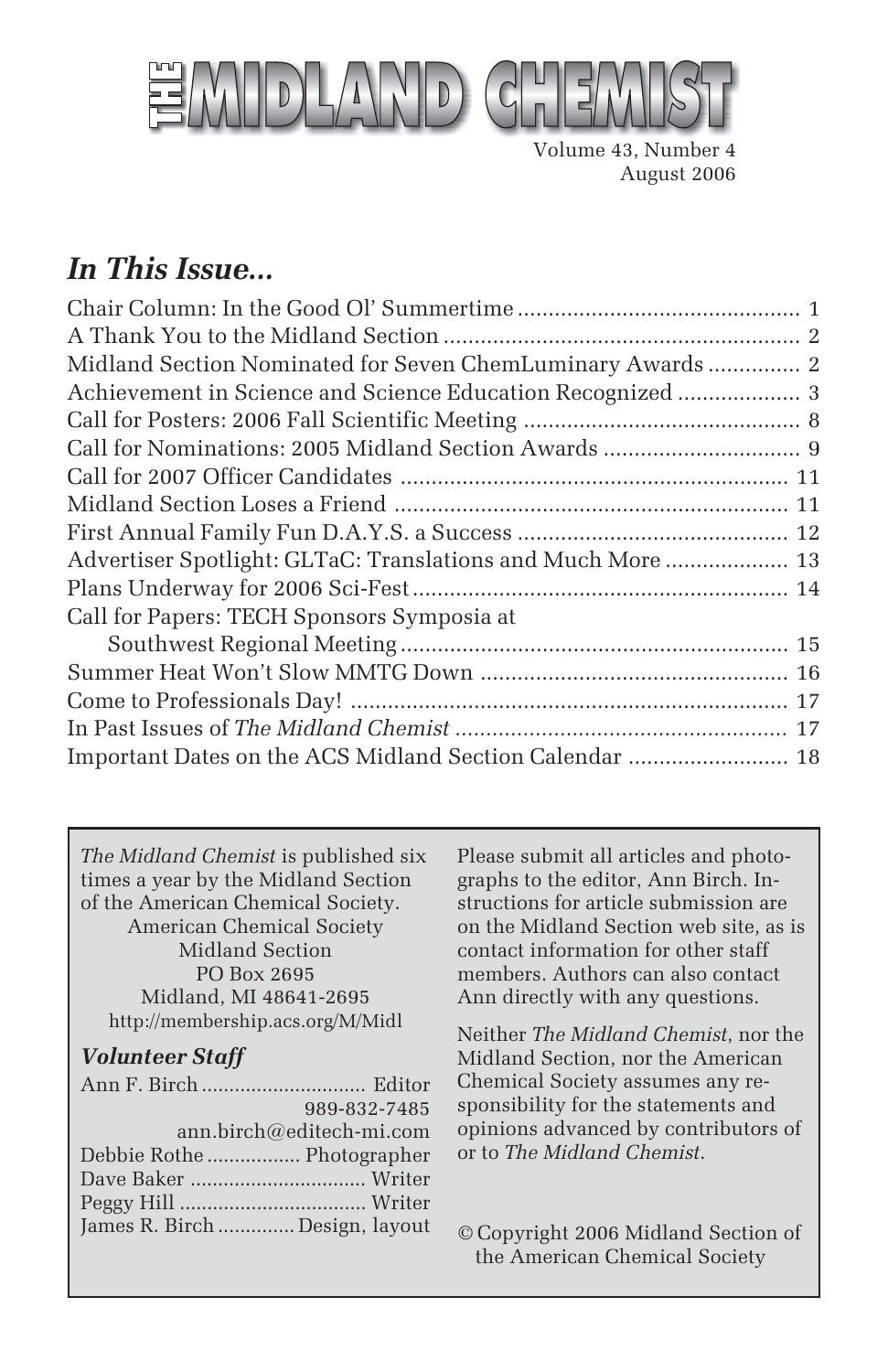### *Chair Column*

### **In the Good Ol' Summertime**

**M**<sup>e're deep into Michigan's wonderful sum-</sup> mer and busy as bees! Since last we spoke, a Central Regional Meeting, the Turner Alfrey Visiting Professor lectures and events, and our first annual D.A.Y.S. celebration have all come and gone amidst much cheering, merriment, and continuation of the Section's long record of service and science. I hope you were able to attend at least one of these wonderful events.

As a mid-year check-up, your Chair-Elect (Dee Strand) and I are working fervently on one of the Section's (and one of my personal) goals—increase visibility, membership, and participation in the Section and its activities. Our Earth Day



ACS Midland Section

event brought hundreds of people in contact with the Midland Section of the ACS and several of its members and established our partnership with the Alden B. Dow Museum of Science and Art. Our family day/cookout/ softball tourney that was (and will be) D.A.Y.S. gathered over a hundred participants together under the auspices of the Midland Section's Younger Chemists Committee (see pg. 12).

But we need to do more, and we'd like your feedback. While we've tons of upcoming and ongoing events and programs (Fall Scientific Meeting, Sci-Fest, our new science tutoring/outreach program), we'd like to learn what *you* think would bring more folks (including you) out to participate in the ACS. We're currently planning to have two open houses—one in September to bring more members and nonmembers out to meet the Section leadership, and one in October to host Mike Flanagan, Superintendent of Public Instruction for the State of Michigan, to discuss the new high school graduation science and math requirements. And, we're going to again have our Professionals Day at the Midland County Fair on August 14 (*see* pg. 17). But we're very interested in hearing *your* suggestions about how to get more people involved and ways that ACS could benefit *you.* Contact me at midland acs chair@yahoo.com.

I'd like to thank everybody in the Midland Section and the folks with whom we interact for making this job so much fun, so incredibly rewarding, and such a wonderful learning experience.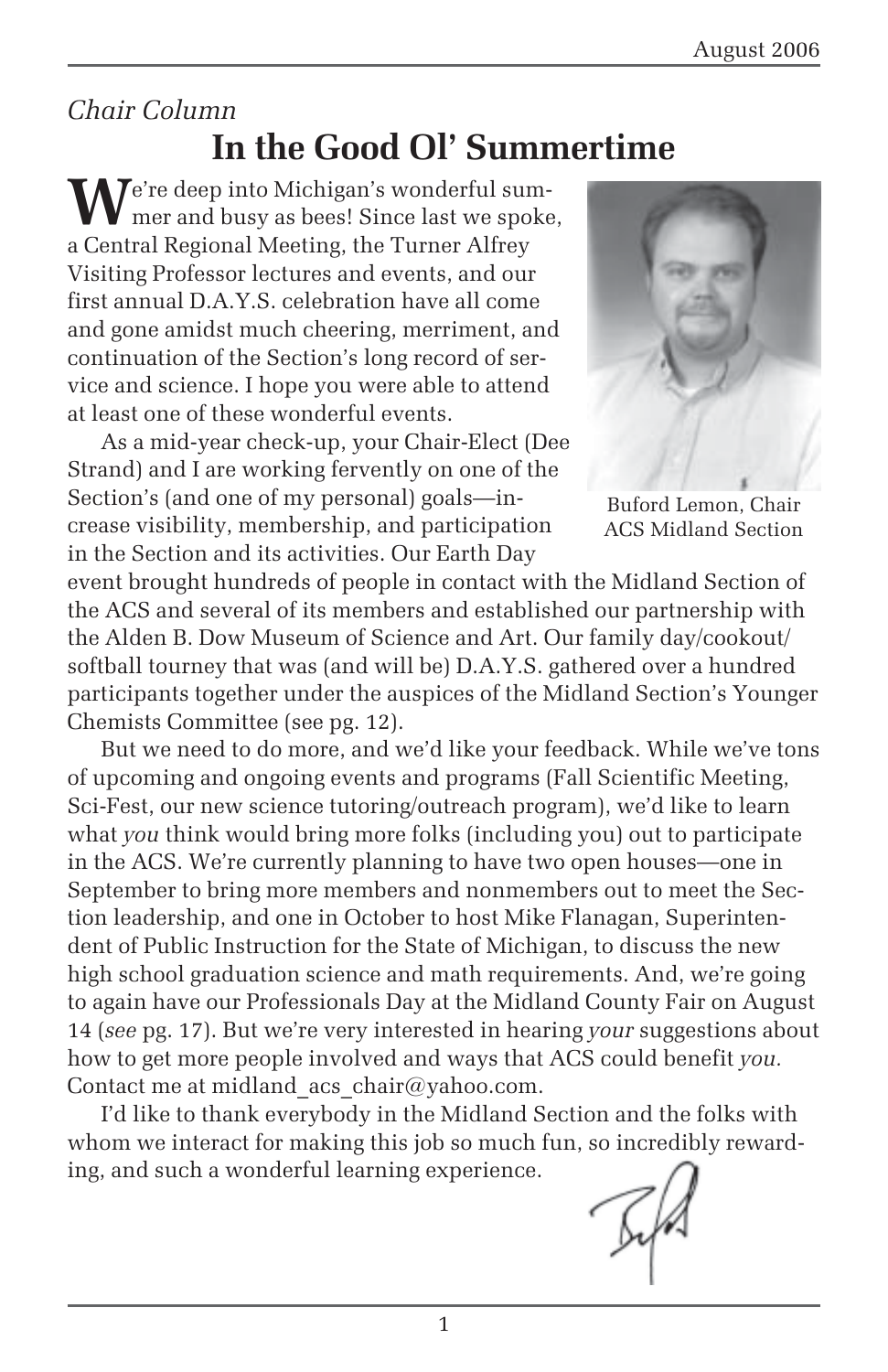## **A Thank You to the Midland Section**

**Thank you for your support of the 2006 American Chemical Society**  $\mathsf{L}$  (ACS) Central Regional Meeting & 39<sup>th</sup> Silicon Symposium. The conference was organized to promote science, chemical education, and the diverse interactions between the scientific disciplines, and it represented a unique opportunity for researchers, scientists, educators, and students from around the region and the world to participate and interact.

This was a world-class meeting featuring plenary lectures, technical sessions, workshops, an award program, an exposition, special events, and educational outreach activities. All activities were aligned to further promote our theme–*Diverse Interactions: The Elements of Success*.

Meeting highlights and pictures will be published in *The Midland Chemist* later this year. I appreciate your participation and contribution to this significant scientific event! Sincerely,

> Kurt F. Brandstadt, Ph.D. 2006 ACS Central Regional Meeting & 39th Silicon Symposium General Chair

### **Midland Section Nominated for Seven ChemLuminary Awards**

*By Buford Lemon*

**A**nn Nalley, president, American Chemical Society, and the **T A**ChemLuminary Planning Committee announced that the Midland Section has been selected as a finalist for the following ChemLuminary Award(s):

- Outstanding Event for the Public Using the Yearly Theme
- Best Activity or Program in a Local Section Stimulating Membership Involvement
- Outstanding Performance by Local Section Medium Size Category Award
- Outstanding High School Student Program Award
- Outstanding New Local Section Younger Chemists Committee
- Chemists with Disabilities Inclusion Award
- Outstanding Single Event in a Local Section Promoting Women in the Chemical Sciences

Recipients will be announced and the presentation of awards will be at the 232nd ACS National Meeting in San Francisco, CA, on Tuesday, September 12, at the San Francisco Marriott Hotel. The presentations will include awards given by 12 committees of the Society.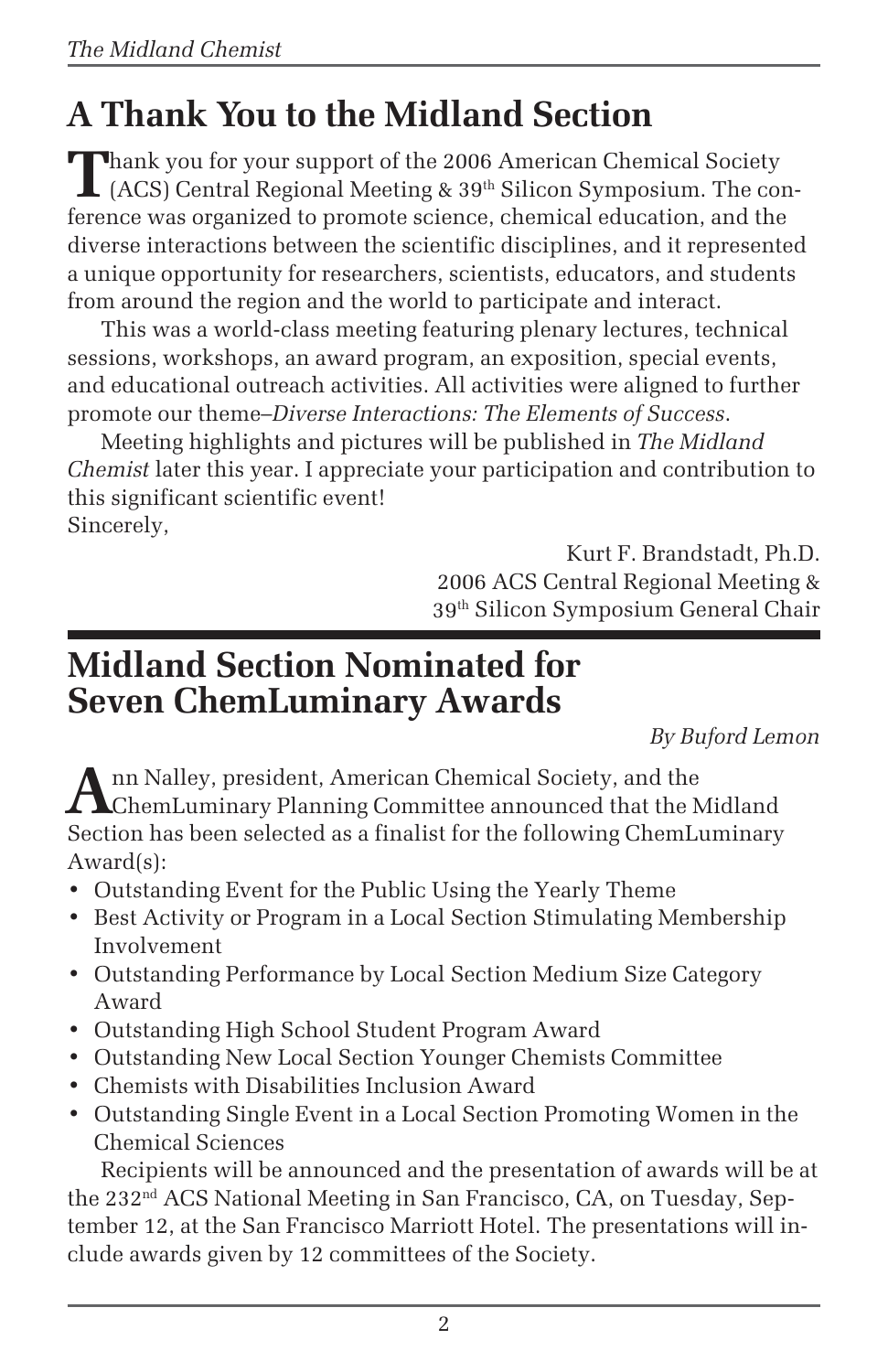### **Achievement in Science and Science Education Recognized**

*By Minghui Chai and Ann Birch, photos by Amy Krotzer, Imageworks Ltd*

The 15<sup>th</sup> Annual Science Education and Awards Banquet was held on May 17, 2006, as part of the Central Regional Meeting. Typically held in early spring to honor students, educators, and volunteers for their achievement in or contribution to science education in the Midland Section area, this year's awards ceremony included regional and national awards as well. Recipients of regional and national awards will be recognized in a future issue of *The Midland Chemist* that will include an overview of the Central Regional Meeting. Below is a summary of Section awards. Congratulations to all the awardees!

#### **U.S. National Chemistry Olympiad**

Jason Blind Ogemaw Heights High School Ryan Freehling AuGres-Sims High School Liza Gill Heritage High School Nicholas Henton H.H. Dow High School Luvena Ong Mt. Pleasant High School Peijie Ong Mt. Pleasant High School Neal Rakesh H.H. Dow High School Tanvi Ratani Heritage High School Alex Ritter Laker High School Morgan Tien Midland High School



*(l-r): John Lorand, Central Michigan University; Bill Carroll, ACS Past President; awardees Alex Ritter, Tanvi Ratani, Liza Gill, Nicholas Henton; Ann Nalley, ACS President*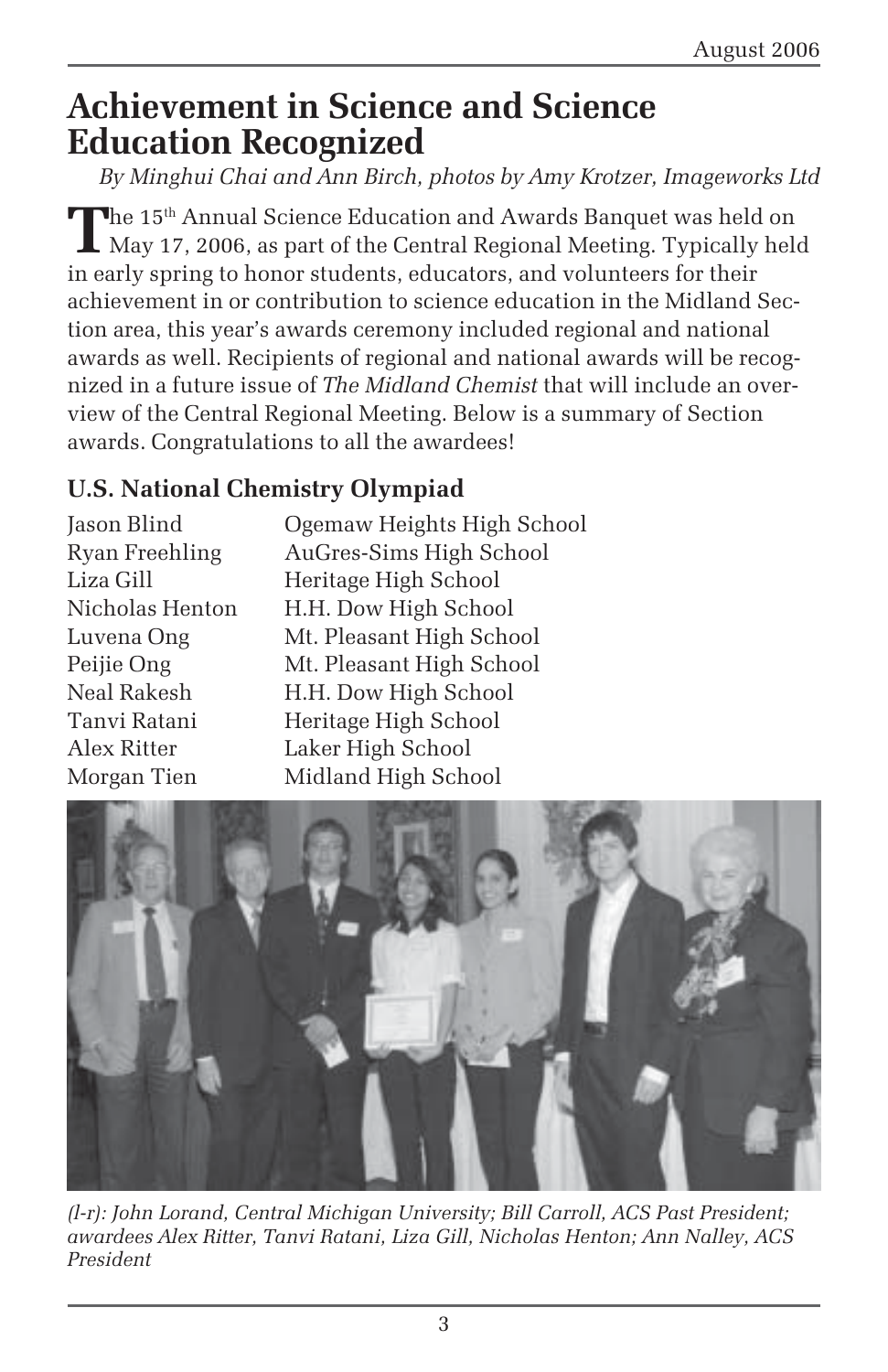#### *The Midland Chemist*

### **Outstanding High School Chemistry Students**

Stephanie Goggin Alma High School

Devin Drake Arthur Hill High School Tamadrion Houston Buena Vista High School Catherine Mocny Chesaning Union High School Tanvi Ratani **Heritage High School** Emily Shao H.H. Dow High School Brian Roznowski John Glenn High School Jonathon Plotzke Midland High School Olivia Hulme Sacred Heart Academy Newton Davis Saginaw Arts and Sciences Academy Hannah Wilcox Shepherd High School



*back row (l-r): Ann Nalley, ACS President; awardees Olivia Hulme and Stephanie Goggin; Bill Carroll, ACS Past President front row (l-r): awardees Tamadrion Houston, Tanvi Ratani, Catherine Mocny, Devin Drake*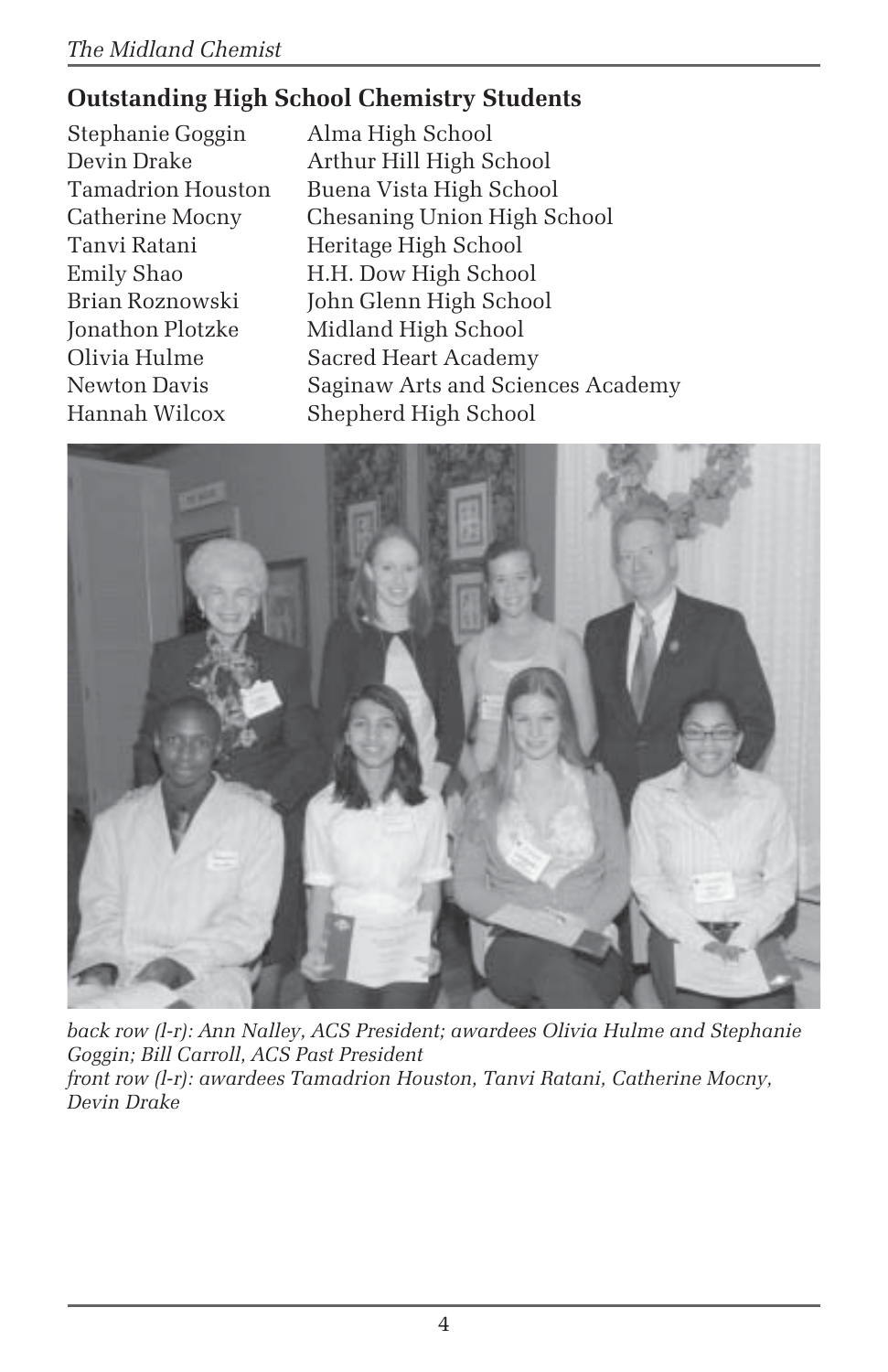#### **Outstanding College Chemistry Students**

Caleb Woods (Biochemistry) Alma College Timothy Swanson (Chemistry) Alma College Dane J. Genther Central Michigan University Adam Sadehvandi Delta College Jonathon Krauss (Biochemistry) Saginaw Valley State University Staci Wegener (Chemistry) Saginaw Valley State University



*(l-r): Ann Nalley, ACS President; awardees Staci Wegener, Dane Genther, Adam Sadehvandi; Bill Carroll, ACS Past President*

#### **Outstanding Achievement in Elementary Level Science Education**

The *Outstanding Achievement in Elementary Level Science Education Award* was presented to Robin Allen. Mr. Allen teaches fourth grade at Cook Elementary School in Midland. He has a passion for science. As stated in the nomination letter, he initiated a science club three years ago to enhance the learning environment at the school, especially as it relates to science. Now there are two science clubs at Cook Elementary School. Many students are motivated by his en-



thusiasm and participate in the science clubs. He is the diligent "farmer" that cultivates the scientific "seeds" into the young minds.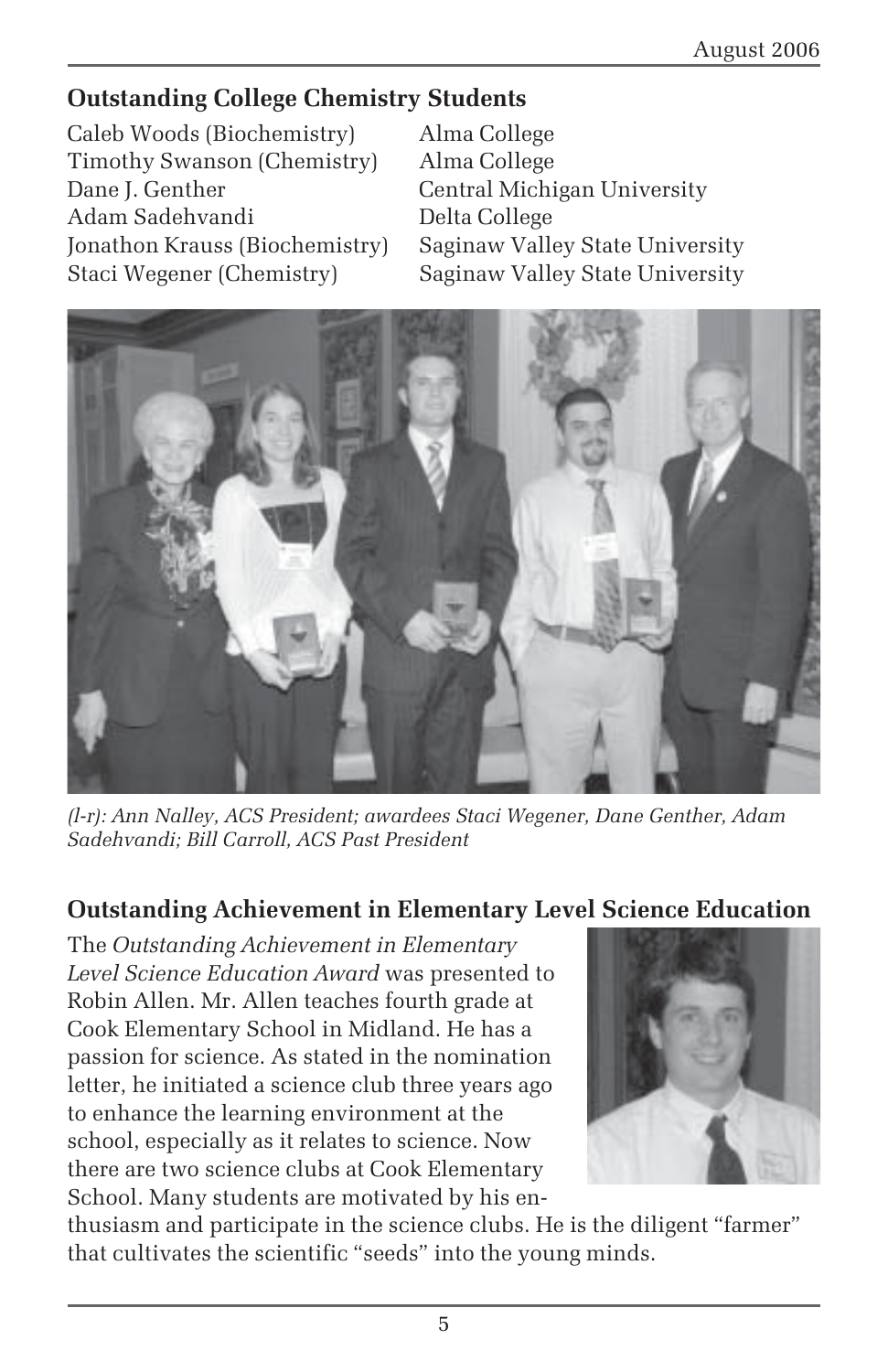#### *The Midland Chemist*

#### **Outstanding Achievement in Middle School Chemistry Education**

The *Outstanding Achievement in Middle School Science Education Award* was presented to Matthew Miller. Mr. Miller is a seventh grade science teacher at Saginaw Arts and Science Academy. A student who is in his class wrote, "Mr. Miller has a way of making science class very fun and exciting. He goes above and beyond to develop new projects that help us to learn the scientific principles he is teaching. He spends a lot of extra time helping students and developing projects. He is a

hard teacher in that he gives us a lot of work and grades kind of hard, but I have learned more with Mr. Miller that I have in any other science class." What a compliment! The parents also praise Mr. Miller's teaching, saying that "he has a youthful demeanor and is able to engage middle school students in his goal of learning science."

#### **Outstanding Achievement in High School Chemistry Education**

Daniel Sealey was honored with the *Outstanding Achievement in High School Chemistry Education Award*. Mr. Sealey has been teaching chemistry and physics at the Saginaw Arts and Science Academy for twenty years. He has mentored numerous students and provided instruction in chemistry, mathematics, and physics. He has also supervised many students in the Saginaw County Science and Engineering Fair (SEF), where a number of students have qualified to go to the

Michigan SEF and the INTEL International SEFs. Comments from his students and former students include: "Mr. Sealey is one of the most caring teachers I have come across in my life." "I strongly feel that Mr. Sealey has prepared me well for the rigorous science courses I am taking now and the research project I am working on at the University of Michigan." Mr. Sealey's passion and dedication to his students are remarkable. As stated in a nomination letters from one of his colleagues, "Dan is a bit of an absent-minded professor and students marvel at his commitment to science and learning….To support students in their scientific endeavors, Mr. Sealey can lose track of time and work long, late hours after school, on weekends and during the summer."



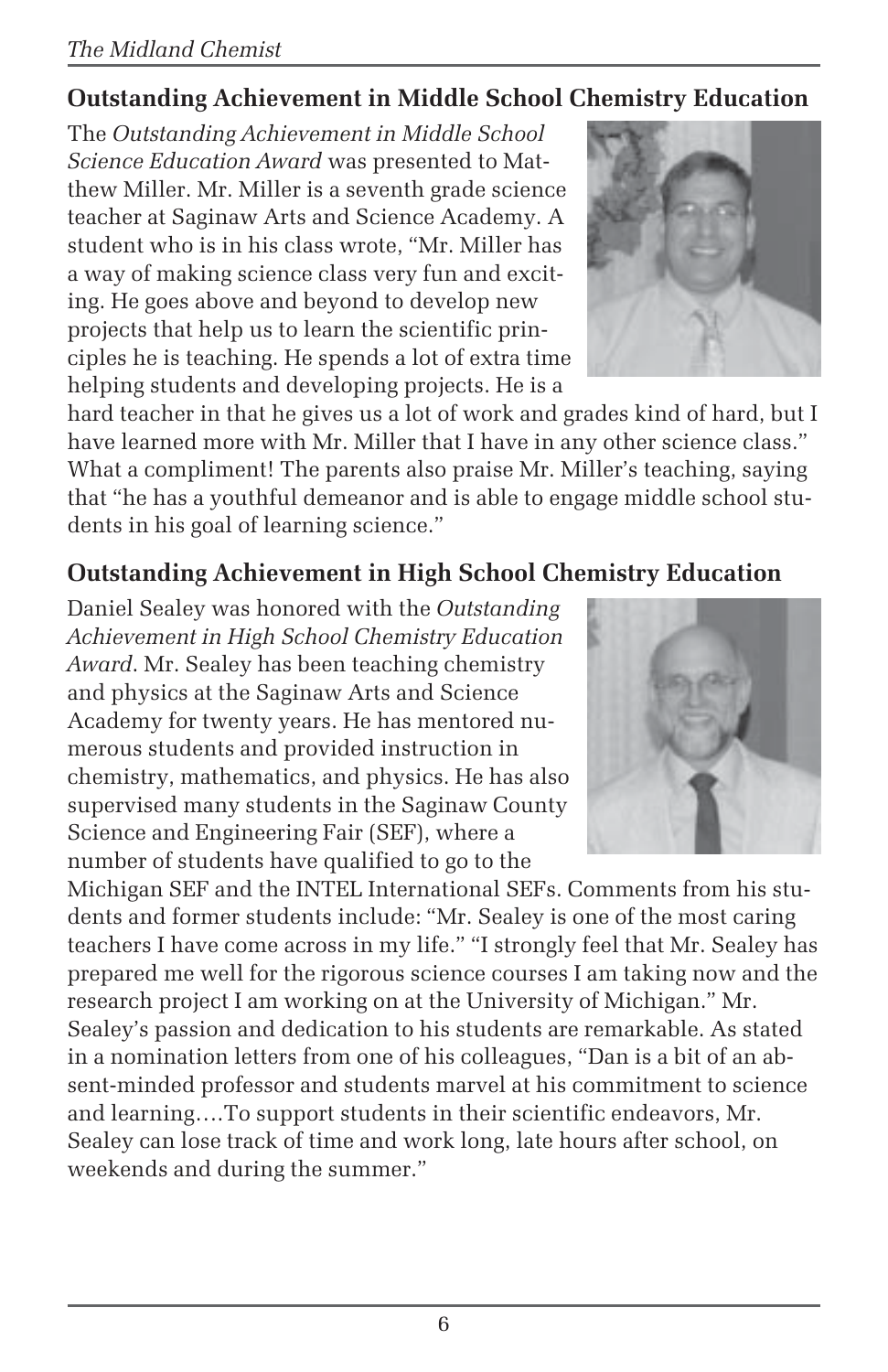#### **Outstanding Achievement in College Chemistry Education**

Prof. Arthur G. Smith was selected as the 2006 recipient of the Midland ACS Section *Outstanding Achievement in College Chemistry Education Award*. Art taught chemistry for 26 years at Delta College and continues his teaching as an adjunct professor at Central Michigan University and Saginaw Valley State University. As indicated in the nomination letters, "As a retiree, Art continues to teach a heavy load of courses and can always be counted on to step in for someone who is

ill or out of town attending a meeting." Over more than 30 years, "Art has brought significant change to the hearts and minds of many students. Not only does he change the perspective of area students, he also engages them in identifying many of the wonderful opportunities and applications that chemistry has to offer the community and the world." "Art stands out as a man committed to the success of his students and their understanding of chemical concepts….He espouses all the endearing qualities of a committed educator who has true passion for his subject." One of his students called him "a great teacher" and said that "I have learned so much more from him than any other chemistry professor I've ever had." Another commented that "I would like to have more instructors who care as much as he does about students and learning."

#### **2006 Science Education Volunteer**

The Midland Section *2006 Science Education Volunteer Award* was presented to Tom Chamberlin, Michigan Molecular Institute. Tom has been volunteering every Tuesday in a fourth grade science club at Longview Elementary School in Midland since the fall of 2003. As indicated in the nomination letter, "Throughout the school year, Tom has been excitedly preparing projects and examples that are pertinent to the lesson plan for that week." He is determined to find a new and exciting way to present the materials that will ignite young minds." The projects Tom developed include the study of DNA, measurement of microwaves and light polarization, etc. "He truly loves invigorating young scientific minds."



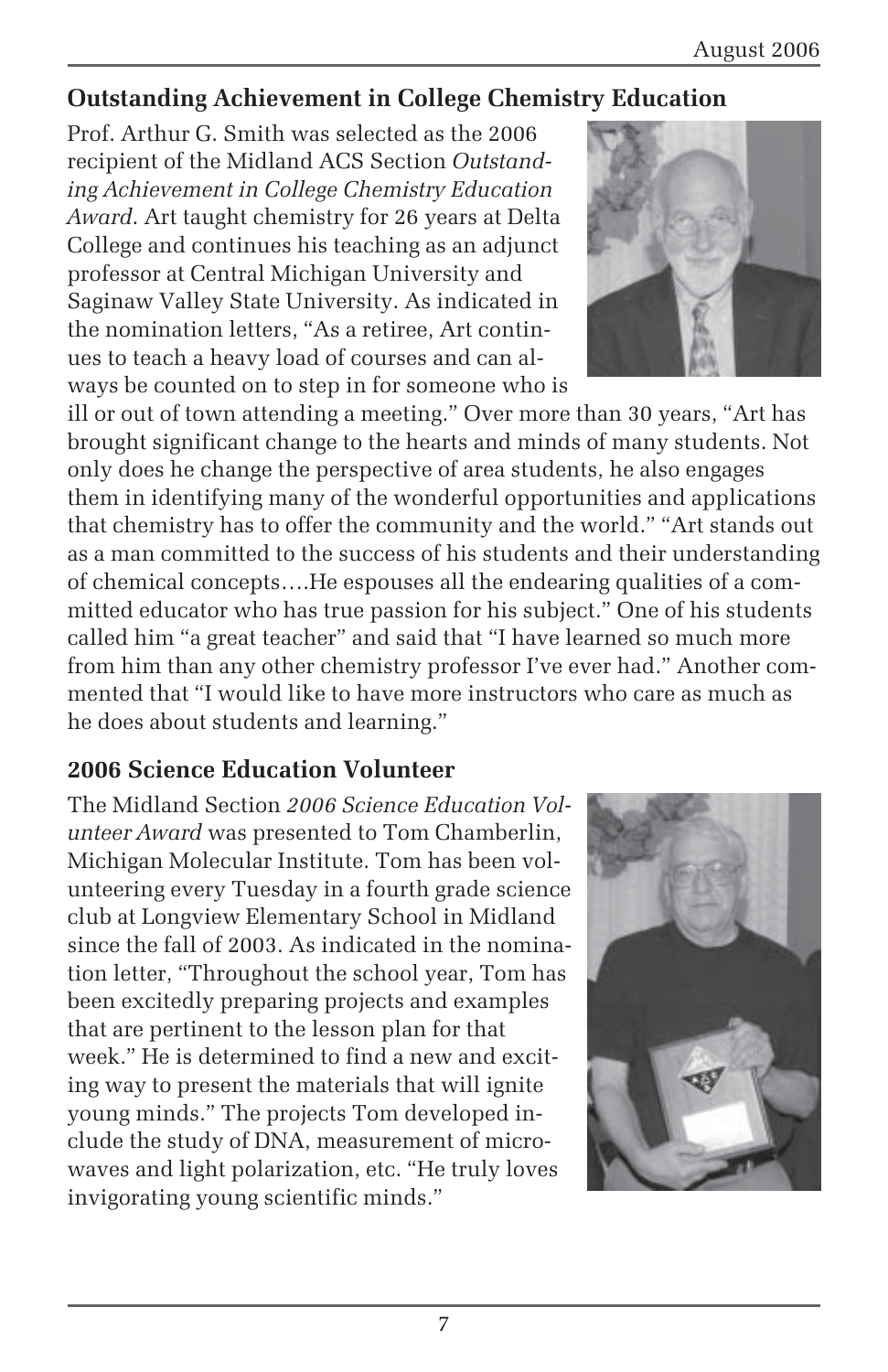#### **2006 Promotion of Diversity in Chemistry**

Prof. Joan Sabourin, Delta College, was honored with the *Promotion of Diversity in Chemistry Award.* Joan is a chemistry professor at Delta College. As indicated in the nomination letter, "She has a long history of helping and nourishing underrepresented students, minorities in general, in science and chemistry at Delta College. She has been a key mentor to Andrea Alexander, the first recipient of the Midland ACS Section College Scholarship Award in 2005." Because of her dedication to justice, equality, and fairness for all people, she was recently named the 2006 recipient of the "In the Spirit of Dr. Martin Luther King, Jr." Spirit Award.

*Call for Posters*

### **2006 Fall Scientific Meeting**

*By Robin J. Hood*

**P**lease consider presenting a poster at the Fall Scientific Meeting,<br>which will be held on Saturday morning, October 21, 2006, in the Dow Science building of Central Michigan University in Mt. Pleasant. Abstracts are being accepted now through Friday, September 15, 2006. The theme for the meeting will be "The Future of Science and Science Education in mid-Michigan." However, posters covering all areas of chemistry and chemistry-related topics are invited.

Each abstract should contain title, author(s) and author(s) affiliations, and abstract body text. The format specifics include:

- Single spacing with blank line between title and author and between author and abstract body text.
- Times New Roman typeface in 12-point size (or comparable).
- Submitted as an e-mail attachment in Microsoft Word (preferred) or other conventional word processor format.
- 225 words or fewer.
- Presenting author's name underlined. (Note: The e-mail address of the submitter will be the default contact person for all additional information.)

E-mail all abstracts to Robin J. Hood (hood1rj@cmich.edu). Address questions to co-chairs Robin J. Hood, CMU, 989-774-1455, or Wendell Dilling, CMU, dilli1wl@cmich.edu, 989-631-1621. The FSM web pages will be available from the Midland Section web site soon at http:// membership.acs.org/m/midl/.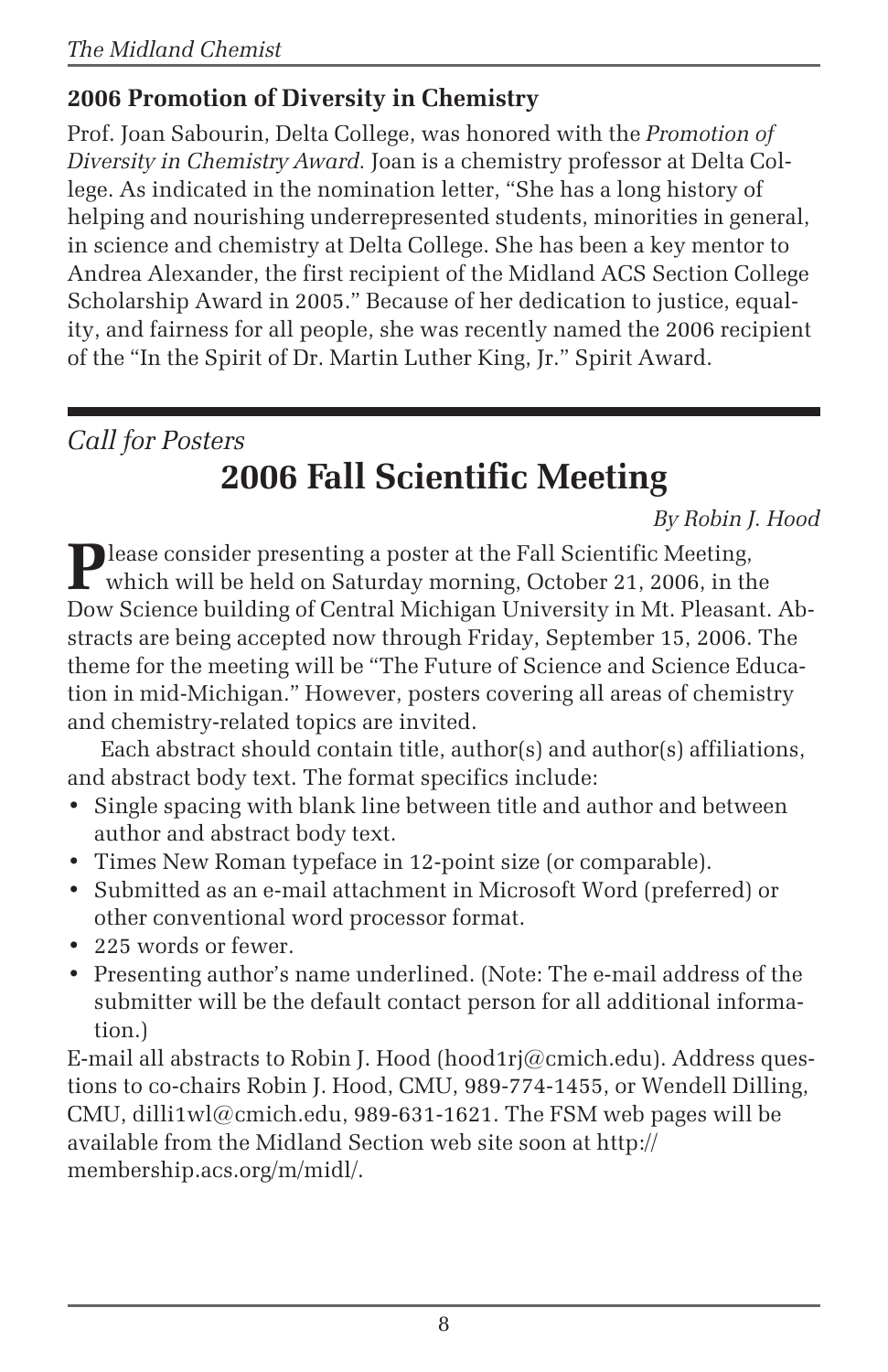### *Call for Nominations* **2005 Midland Section Awards**

*By Minghui Chai*

#### **Outstanding Achievement and Promotion of the Chemical Sciences**

Each year the Midland Section honors an individual residing within the Section's geographical area who has demonstrated outstanding achievement and promotion of the chemical sciences. This award recognizes dedication and service to the chemical profession. The recipient need not be an ACS member. Nominations should include a biographical sketch, list of pertinent publications, evidence of professional growth and involvement, and letters of support from colleagues. Previous recipients are:

- 1976 Turner Alfrey, Jr. 1991 Thomas H. Lane
- 
- 1978 David C. Young 1993 Dale J. Meier
- 
- 
- 1981 Bob A. Howell 1996 Hans G. Elias
- 1982 Wendell L. Dilling 1997 Ludo K. Frevel
- 1983 Donald R. Weyenberg 1998 Patrick B. Smith
- 1984 Edwin P. Plueddemann 1999 David E. Henton
- 1985 Raymond P. Boyer 2000 Steven J. Martin
- 1986 Stanley P. Klesney 2001 Edwin C. Steiner
- 1987 Warren B. Crummett 2002 Thomas J. Delia
- 
- 
- 1990 Joseph E. Dunbar 2005 Mike Owen
- 1977 Etcyl H. Blair 1992 Donald A. Tomalia 1979 Vernon A. Stenger 1994 Philip T. Delassus 1980 Daniel R. Stull 1995 Duane B. Priddy 1988 A. Lee Smith 2003 Robert M. Nowak 1989 Do Ik Lee 2004 Herbert D. (Ted) Doan



# Living. Improved daily.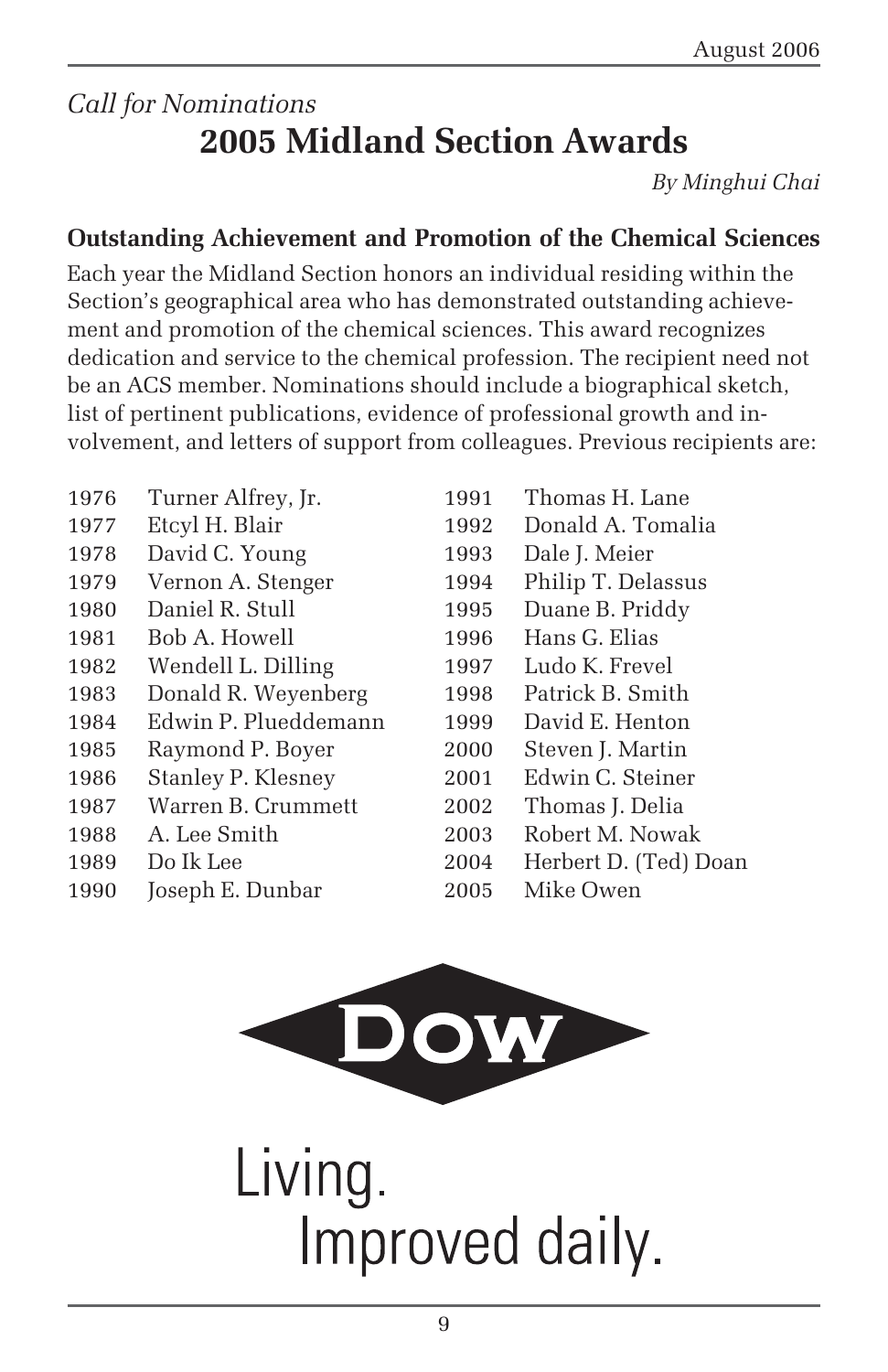#### **Outstanding Service to the American Chemical Society**

The Section sponsors an annual award to recognize outstanding service to the Midland Section of the ACS. This award recognizes achievement in the promotion of the goals of ACS. Nominees shall be members of the Midland Section. Nominations should include a biographical sketch, a history of service to the Midland Section, and supporting letters from fellow ACS members. Previous recipients are:

| 1989 David C. Young     | 1998 | Vicky S. Cobb               |
|-------------------------|------|-----------------------------|
| 1990 Linneaus C. Dorman | 1999 | Theodore E. Tabor           |
| 1991 Donald R. Petersen | 2000 | Peter and Patricia Dreyfuss |
| 1992 Wendell L. Dilling | 2001 | George W. Eastland, Jr.     |
| 1993 Bob A. Howell      | 2002 | Joan Sabourin               |
| 1994 Eldon L. Graham    | 2003 | John Blizzard               |
| 1995 Gretchen S. Kohl   | 2004 | Steven Keinath              |
| 1996 Fran K. Voci       | 2005 | Ann Birch                   |
| 1997 Thomas H. Lane     |      |                             |
|                         |      |                             |

#### **Outstanding Chemical Technician**

The Section presents an annual Outstanding Chemical Technician Award to an individual who has demonstrated an extremely high degree of professionalism as a chemical technician. The ACS defines a chemical technician as a person whose training includes successful completion of a two-year post-high school level chemistry curriculum leading to an Associates Degree, or the equivalent course work in a Baccalaureate program, or the equivalent knowledge gained by experience. The primary work of a chemical technician is conducting experimentation and/or correlating information to help solve chemical problems and/or discover new chemical knowledge. Criteria used to judge the award include job skills, safety, teamwork, leadership, publications and presentations, reliability, communication skills, and additional professional and community activities. Nominees must have worked for five years as a chemical technician. Chemical technicians do not need to be a TECH Division Affiliate or ACS member to be eligible for this award. Nominations should include a biographical sketch and supporting letters that address each of the criteria above. Previous recipients are:

| 1997 Connie J. Murphy | 2002 Cynthia J. Gould    |
|-----------------------|--------------------------|
| 1998 David Stickles   | 2003 Robert D. Krystosek |
| 1999 Ronald L. Good   | 2004 Sharon Allen        |
| 2000 Kurt A. Bell     | 2005 Bill Rievert        |
| 2001 Gordon R. Roof   |                          |
|                       |                          |

Nominations for *all three* awards are invited. The deadline for receipt of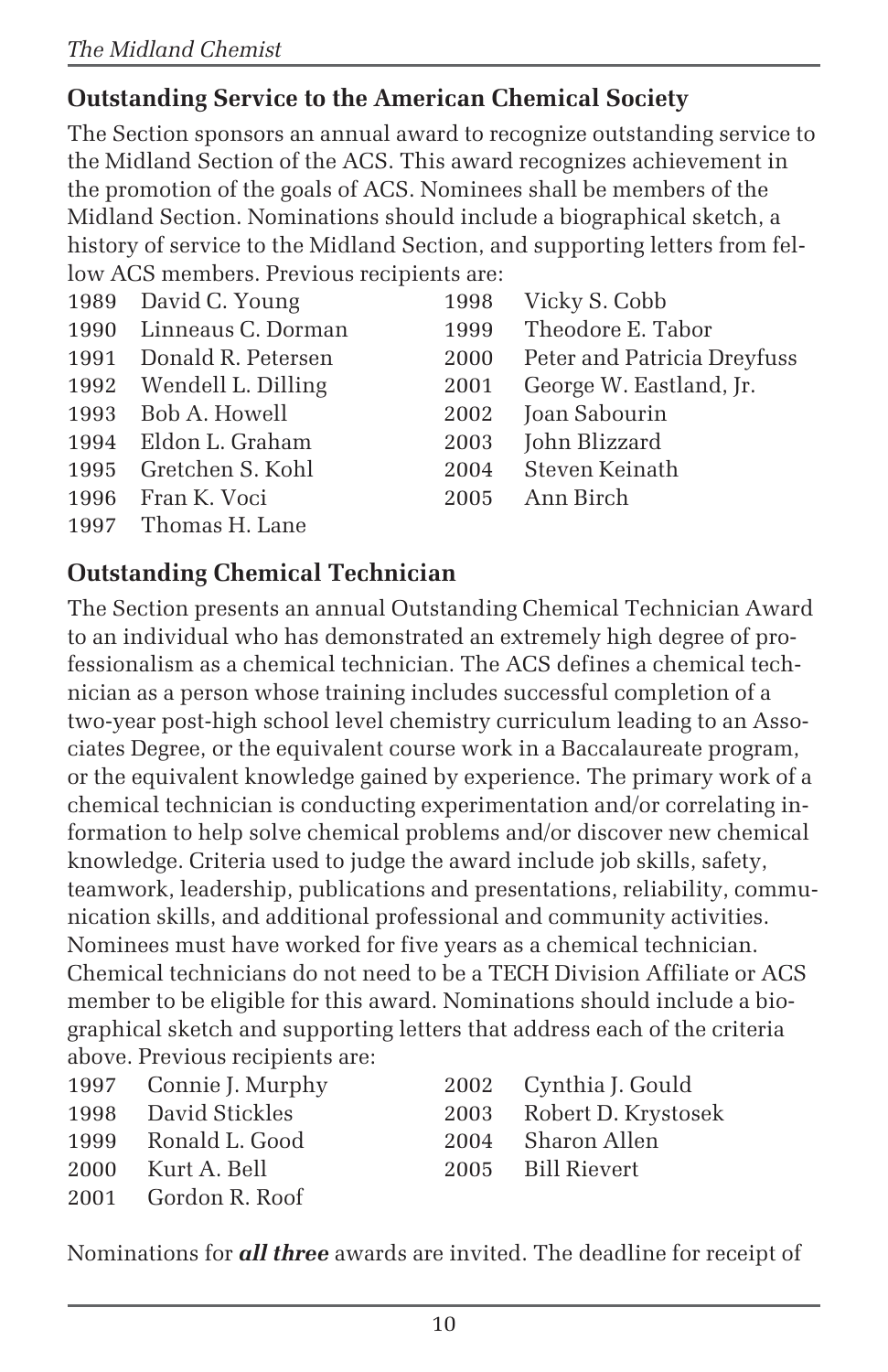nominations and all supporting materials is *September 15, 2006*. Nominations should be sent to:

Minghui Chai Central Michigan University Department of Chemistry Mt. Pleasant, MI 48859

Fax 989-774-3883 or electronic nominations are also welcome. If you have questions or need additional information, please contact Minghui at 989- 774-3955 or chai1m@cmich.edu. Nominators should provide their address and phone number in case the committee needs to contact them. The Awards Committee encourages all section members to nominate deserving colleagues and appreciates your efforts in helping these individuals receive recognition for their efforts. We look forward to hearing from you!

### **Call for 2007 Officer Candidates**

*By Brent Zimmerman*

**H**ere is your chance to become more involved in your local ACS section. We need candidates to run for the following positions for 2007:

#### **One-Year Terms Three-Year Terms**

Chair-elect Directors (3 slots open) Secretary Treasurer Chair, Nominations & Elections

If you are interested in running for any of these positions or know someone who might be interested, please contact Brent Zimmerman at 989- 496-6526 or b.zimmerman@dowcorning.com. If you have any questions regarding what the positions entail, contact your current officers on the Leaders & Contacts page of the Midland Section web site http:// membership.acs.org/M/Midl/.

### **Midland Section Loses a Friend**

**Herbert Dow "Ted" Doan, grandson of Dow Chemical founder, Herbert Herbert Dow and a small l** H. Dow, and a well-known and admired businessman and philanthropist in his own right, died May 16, 2006. Ted had been a member of ACS since 1950. We will have an overview of Ted's life in the October issue of *The Midland Chemist*.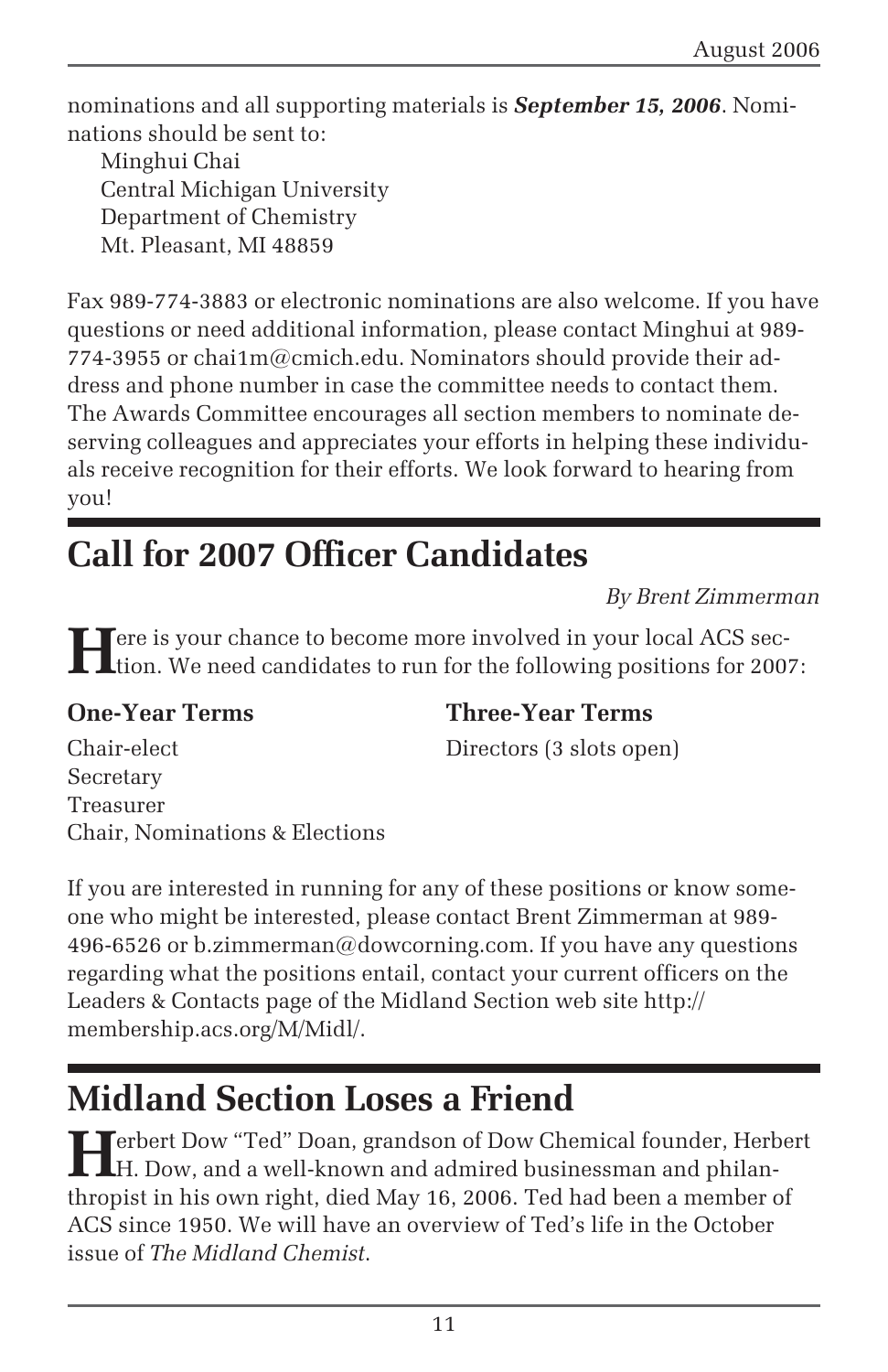### **First Annual Family Fun D.A.Y.S. a Success**

#### *By Joel Kern*

**T**he first annual Family Fun D.A.Y.S., sponsored by The **D**ow New Hire Social Group/Co-ops, the **A**merican Chemical Society, the **Y**ounger Chemists Committee, and the CMU ACS **S**tudent Affiliates, held on Saturday, July 8, 2006, met our expectations and more!

More than 100 family, friends, and co-workers showed up to show their support for our groups and the day's activities, including a softball tournament, inflatable fun zone, face painting, water balloon toss, BBQ, treasure hunt in the sandbox for the kids, a T-ball hitting contest, a human chain hula-hoop contest and make your own liquid nitrogen ice cream stand.

The inflatable fun zone was a hit with the kids. "I had a lot of fun in the bouncy house—that was the best part of the day!" said Makenzie Baker, age 4.

ACS member Dan Dermody said, "Excellent job on the softball tournament and social gathering. It was a really festive, well-planned gathering."

"**SU**nny day, **C**ountless bouncing **C**hildren, **E**xciting **S**oftball, **S**ee you next year," said Nick Beck from the Dow New Hire Social Group.

Special thanks to all the sponsors of this event and everyone who helped make this D.A.Y.S. event a success!





*Big people and little people alike had fun at the first annual D.A.Y.S. event held by YCC.*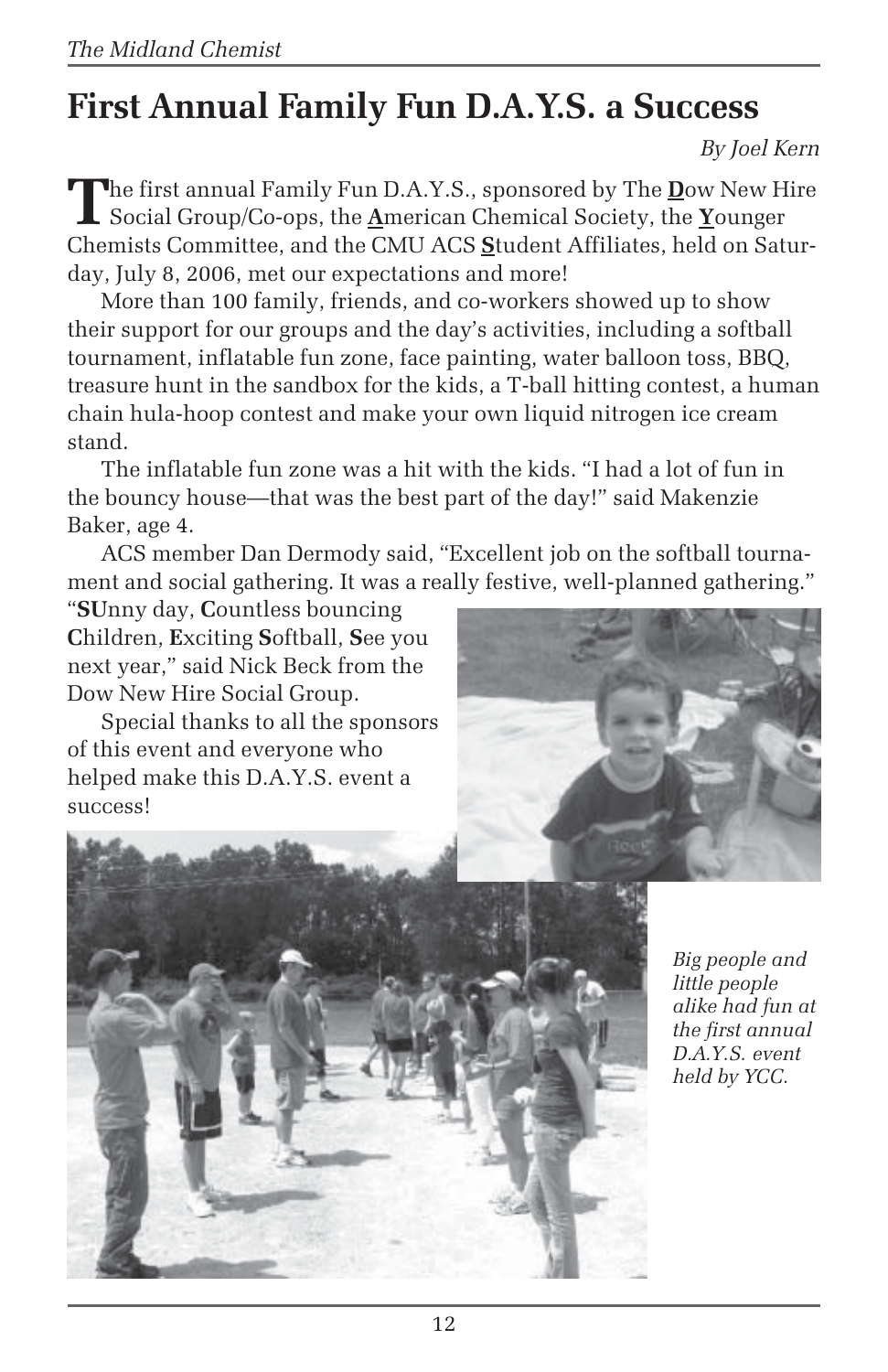### *Advertiser Spotlight* **GLTaC: Translations and Much More**

**G**lobal Language Translations and Consulting, Inc. (GLTaC) is a full  $\mathbf J$  service technical translation agency specializing in automotive, chemical, MSDS, SAP, patent, pharmaceutical, legal, and medical translation in Asian, European, Middle-Eastern, and Slavic languages. Incorporated in 1995 and located in Midland, Michigan, we began by providing translation services internally to Dow Corning Corporation, and then established an Internet presence in 2001. Since that time, our customer base has continually expanded and now includes many Fortune 500 companies.

We are a small business, minority woman-owned corporation, registered as such in the federal government's Central Contractor Registry. Even though we are a small business, we are able to handle both large or small projects due to our proprietary Translation Management System. This is a secure, internally developed, project management system that allows both customers and translators to interact with GLTaC via the Internet. Customers can view their project status in real-time, 24-7, along with invoice history and other account data. Larger corporate customers can gain visibility on all translation work within their company by viewing all invoices for individual accounts.

Our project managers have extensive experience leading both large and small projects, and quite often we handle projects for other translation companies that are deemed "impossible" due to the size or deadline. Our focus is on meeting or exceeding customer requirements, treating each customer like they are our first one. With that philosophy, we have seen steady growth and continued expansion, both in number of new customers and in number of people who use our service within existing customers. Quite often we start with a single contact in a large company, and expand from that person by word-of-mouth.

> **Global Language Translations and Consulting, Inc. A Full Service Technical Translation Agency**

**Email: info@gltac.com Toll Free: 877 688-7267 Phone: 989 839-5804 Fax: 989 839-5838** 

**Looking for a reliable, skilled technical translation service? Want better translations for a lower cost with a local company? Need to translate foreign patents into English? Over 60 languages available, MSDS, Labels, Patents...** 

> **WWW.GLTAC.COM 720 W Wackerly St., Suite 8 Midland, MI 48640-2769**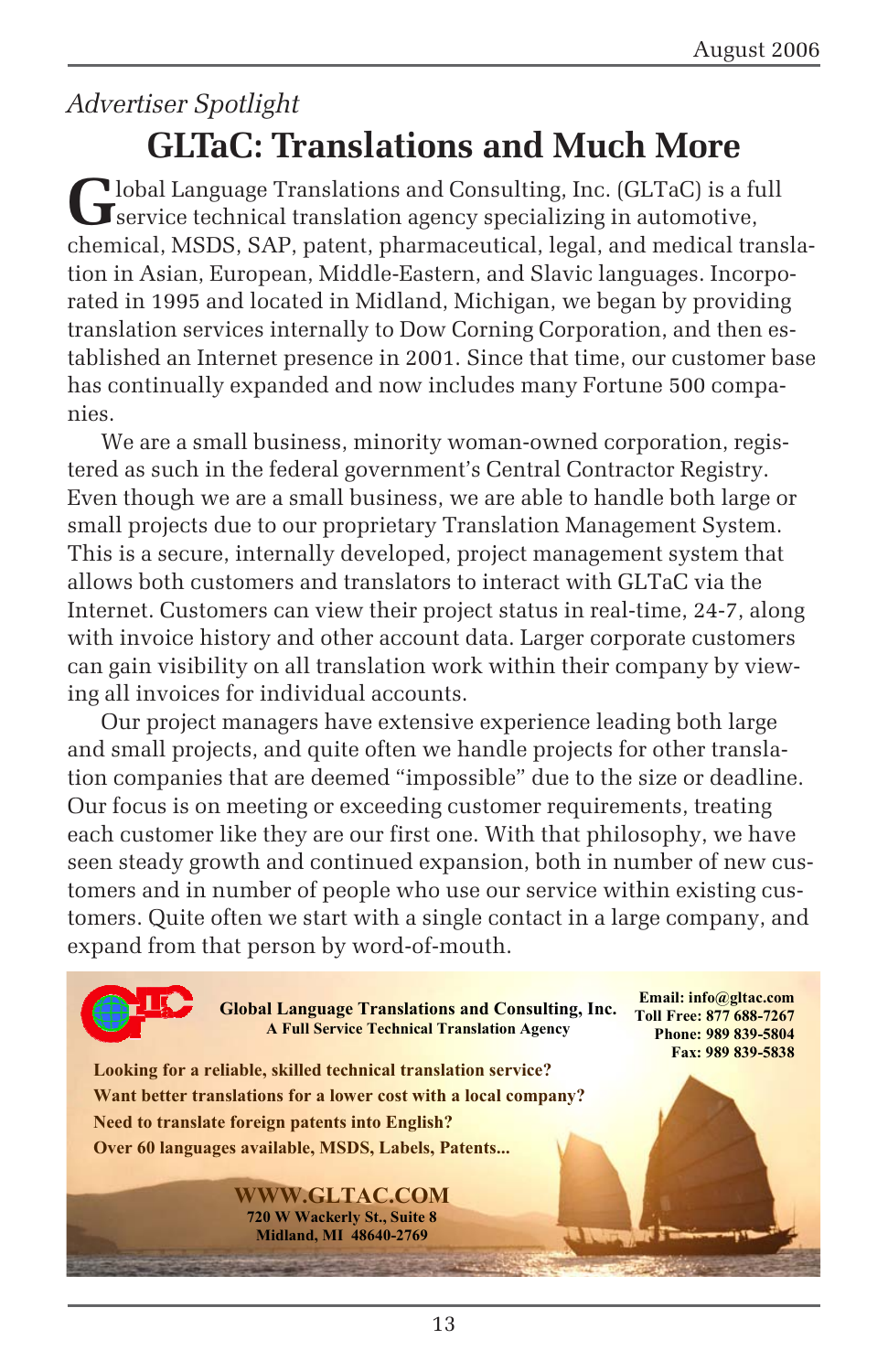Our translators are skilled native-language speakers, often with advanced degrees in their respective domains. A registered U. S. Patent agent is on staff to assist with your IP human or machine-aided translation (MAT) translation needs. One of the things that differentiates us from other translation providers is that in addition to providing exceptional human translations, we offer MAT (machine translation with human postedit), and straight machine translation (MT). Many companies doing foreign technical research find these services valuable for increasing the amount of research they can do. Worldwide patent translations are available from Japanese, German, Italian, Spanish, Russian, Portuguese, French, Chinese, and Korean using our KWIKTRANS™ MAT service or FAST-TRANS MT service. Additional services include interpretation, cultural awareness classes, localization of web sites and software, script translation, and voice-over talent.

We are the preferred translation service provider for several of our clients, and many view us as a key resource due to our excellent customer service, responsiveness, and quality of our work.

For more information, call 989-839-5804 or e-mail info@gltac.com.

### **Plans Underway for 2006 Sci-Fest**

*By Joan Sabourin*

To celebrate National Chemistry Week, Sci-Fest will be held at Delta<br>College on Saturday, October 28, 2006, from 10:30 a.m. to 2:30 p.m. Put the date on your calendar now! Activities are being planned around the NCW 2006 theme: **"**Your Home—It's All Built on Chemistry." We welcome any ideas you may have for activities or community/business involvement based on the theme. We also need volunteers for this day. Let's make this a great ACS-Midland Section celebration. Please send your ideas and interest in helping to Joan Sabourin (jmsabour@delta.edu) or Dave Stickles (dstick44@chartermi.net).

#### *We're responsible . . .*

In 1988, the American Chemistry Council (ACC) launched Responsible Care® to respond to public concerns about the manufacture and use of Chemicals. Through this initiative, Dow Corning Corporation and other ACC members and partners are committed to continually improving our responsible management of chemicals.

We're responsible because we care.

#### **DOW CORNING**



© 2001 Dow Corning Corporation. *Dow Corning* is a registered trademark<br>of Dow Corning Corporation. *Responsible Care* is a registered service mark<br>of the American Chemistry Council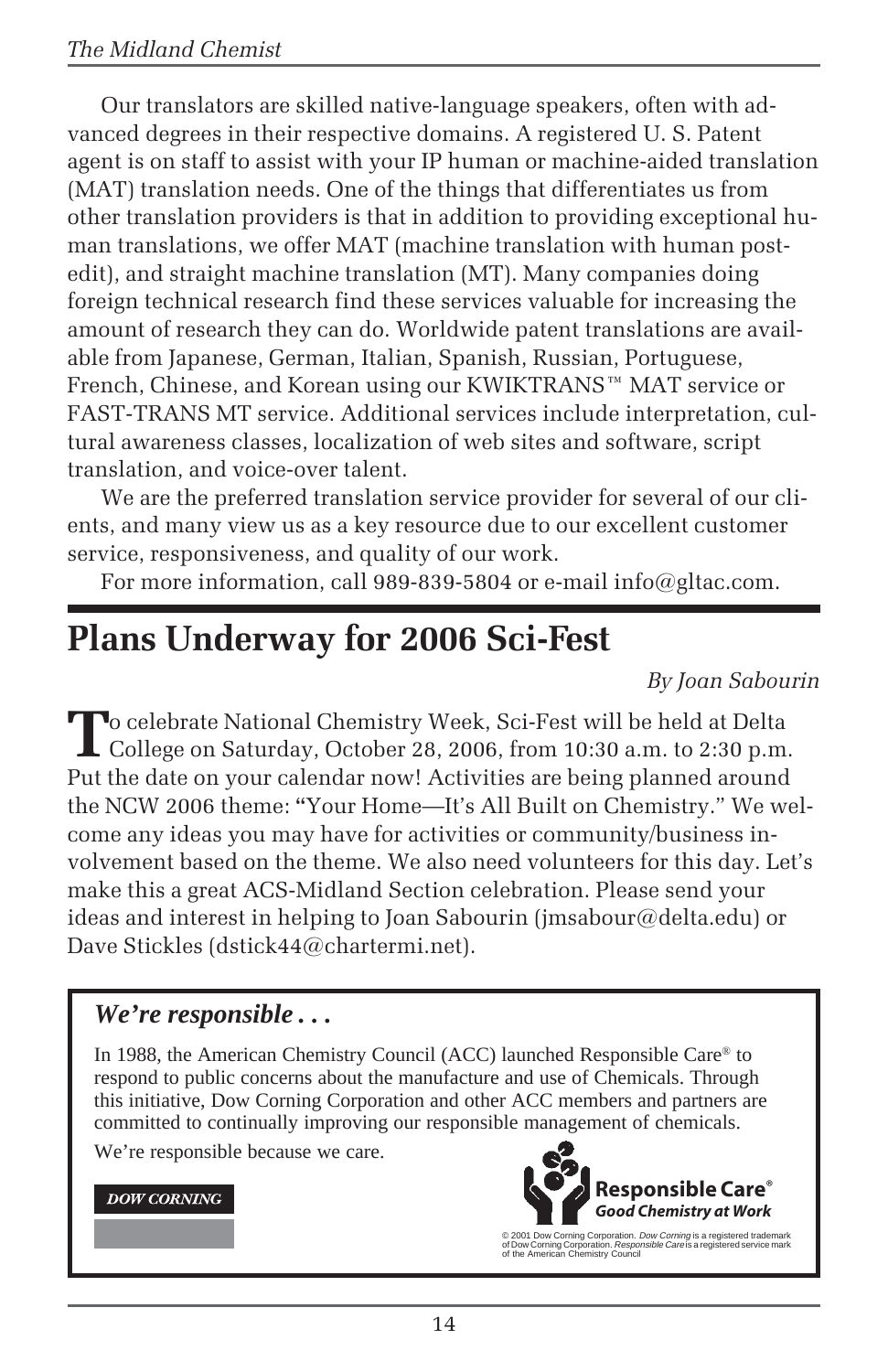*Call for Papers*

### **TECH Sponsors Symposia at Southwest Regional Meeting**

*From National ACS*

**T**ECH, the division of Chemical Technicians in the American Chemical Society, and the Westhollow Technician Affiliate Group are sponsoring two symposia on Friday, October 20, 2006, at the  $62<sup>nd</sup>$  Southwest Regional Meeting, Houston, Texas. The symposia are described below. An abstract, submitted on the official ACS electronic form, HTTP:// oasys.acs.org/ is required for participation. For further information, please contact:

Symposium Co-chairs: Carolyn Burnley (carolyn.burnley@shell.com) Beth Poole (elizabeth.poole@ shell.com) Kim Millspaugh (kim.millspaugh@shell.com) ABSTRACT DEADLINE: September 1, 2006

#### **Technicians Make It Happen in The Lab**

This symposium is open to everyone, especially technicians working in all laboratories including academia, medical, industrial, mechanical, electrical, research and development, educational, food, chemical, forensics, and environmental.

During this symposium, presenters will discuss their projects and careers, which will allow the audience to become acquainted with the vast career options for technicians. This symposium also offers a great opportunity to share personal, professional, and technical achievements.

#### **Technicians Navigating Through ACS**

This invitational symposium will feature technicians who have successfully served in various local and national positions within the American Chemical Society (ACS). During this symposium, presenters will discuss their ACS experiences and how those experiences have benefited their careers and enhanced their leadership skills.

This symposium will allow the audience to become acquainted with the many volunteer opportunities available to anyone interested in assisting this non-profit organization in fulfilling its goals. The American Chemical Society is the world's largest scientific society with a membership of more than 161,000 chemists, chemical engineers, and technicians.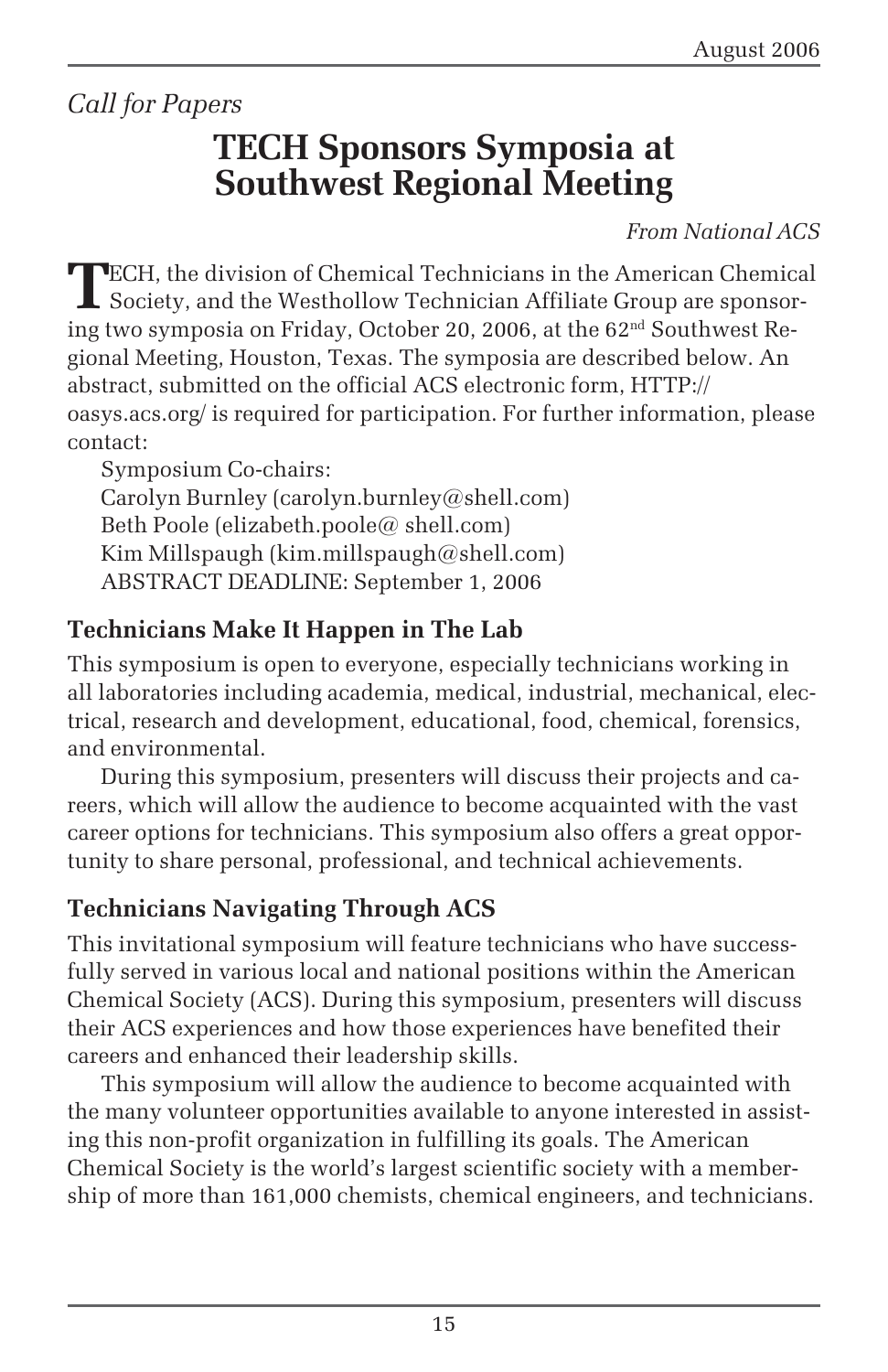### **Summer Heat Won't Slow MMTG Down**

*By Dana Fuerst*

**T**he Mid-Michigan Technician Group (MMTG) has not taken the sum-I mer off! MMTG is in the process of planning this year's Professionals Day at the Midland County Fair (*see* pg. 17). This event is sponsored by the Midland Section of the ACS, MMTG, Science Literacy, and YCC. The event is open to members of these organizations only. Members will be invited to join in on Monday, August 14, for some delicious snacks and refreshments. They will also be offered the opportunity to buy discounted ride bands for August 14. For more information or if you are interested in finding out the awesome benefits that volunteers receive by helping with this event, contact Jennifer Dingman at j.dingman@dowcorning.com.

In the last MMTG update, there was a lot of talk about the Midland Section of the ACS hosting the Central Regional Meeting (CRM) in Frankenmuth. Was the ACS CRM worth the hype it was given? Well, those who attended sure think so! With some very interesting talks and workshops, how could it not be a hit? From the opening plenary with Jean-Michel Cousteau to closing with the 39<sup>th</sup> Silicon Symposium Banquet, the Bavarian Inn Lodge & Restaurant were buzzing with activity.

The MMTG-sponsored dinner featured Annie Walker as the guest speaker and was wonderful (not to brag or anything!). Her presentation "Bragging Rights" helped the attendees learn there are many ways to engage in "guiltless bragging."

The "Analyzing the World Around Us" symposium was very well attended. The lowest attendance was in the afternoon—being able to pull in 14 people with the extremely popular "Brewing Science" symposium as competition is very good! The talks covered everything from water analysis techniques to how chemistry is used in the construction world and the environment to future employment trends for the technologist. We were even privileged enough to hear about the work that is being done by Bob Krystosek, recipient of the 2006 National Chemical Technologist Award.

So, if you missed all the excitement that the 2006 ACS Central Regional Meeting held, maybe you can catch the 2007 meeting next year! But you will have to travel to Kentucky since the Midland Section won't be hosting this event again until at least 2011.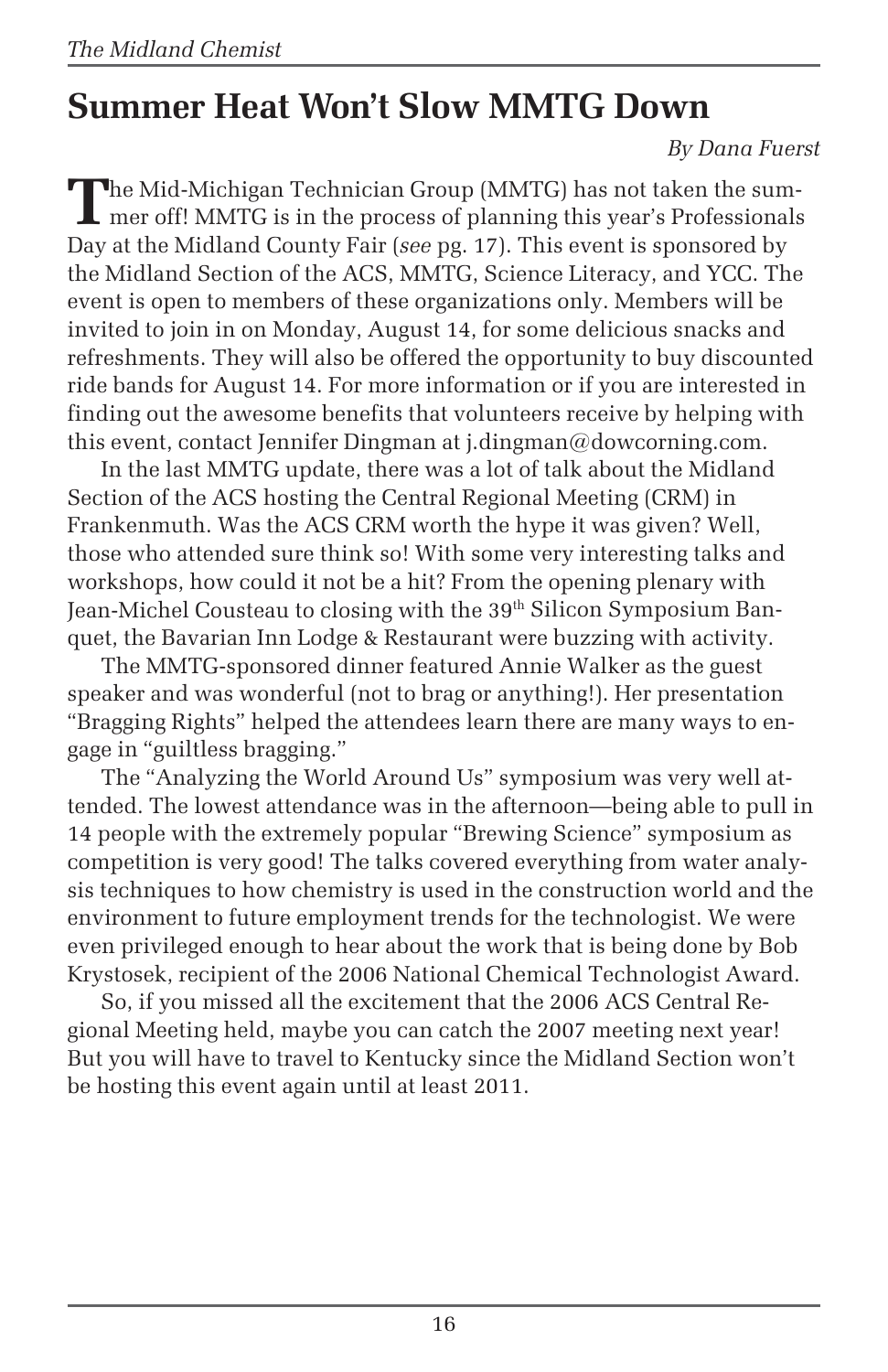### **Come to Professionals Day!**

#### *By Jennifer Dingman*

**Please join us at the Midland County Fair (Brown Picnic Bldg., North of** Grandstands) for the 6th Annual Professionals Day on Monday, August 14, from 4:00 to 7:30 p.m.! All ACS, MMTG, YCC, and TECH members are invited. This year we'll be featuring free popcorn, sno-cones, moonwalk, pop, and water to help you cool off. There will also be science demonstrations to share the wonder of science, a booth with information on ACS and its affiliate organizations, and discounted unlimited ride bands (\$12 from 1:00 p.m. til closing). For more information, contact Jennifer Dingman, 989-496-8290 (j.dingman@dowcorning.com). Please join us for an evening of fun and learning at the fair!

### **In Past Issues of** *The Midland Chemist*

*By Wendell L. Dilling, Midland Section Historian*

- **40 Years Ago This Month**—October Seminar, "Mechanisms for a Diels-Alder Reaction": Dr. J. C. Little, Dow Chemical Company, will discuss "Mechanisms of a Diels-Alder Reaction" at the Dow Corning Cafeteria conference room on Monday, October 3, 1966, at 7:30 p.m.
- **30 Years Ago This Month**—Midland Section ACS Centennial Banquet, Tuesday, October 5, 1976, 6:30 p.m. - Social Hour, 7:30 p.m. - Dinner, the Great Hall in Valley Plaza, Featured Speaker \* \* \* Zoltan Merszei; honored guests will be the Section's 1976 50-year members.
- **20 Years Ago This Month**—In "Midland Section YCC Formed" by Mark McKinley: The Midland Section Younger Chemist Committee has officially been formed. The result of this formation has led to a steering committee of several members in which all are enthusiastically involved in developing programs to meet the needs of younger ACS members.
- **10 Years Ago This Month**—National ACS President to Address Fall Scientific Meeting: The 1996 Fall Scientific Meeting will be held on Saturday, October 26th at Delta College. The theme for the meeting is "Chemistry's Image in Society" - emphasizing the need for better communication with the general public to improve understanding of chemistry's benefits to society. In keeping with that theme, we have been fortunate to get Dr. Ronald C. Breslow, currently the president of the American Chemical Society, and the S. L. Mitchill Professor of Chemistry at Columbia University, to agree to be our keynote speaker.